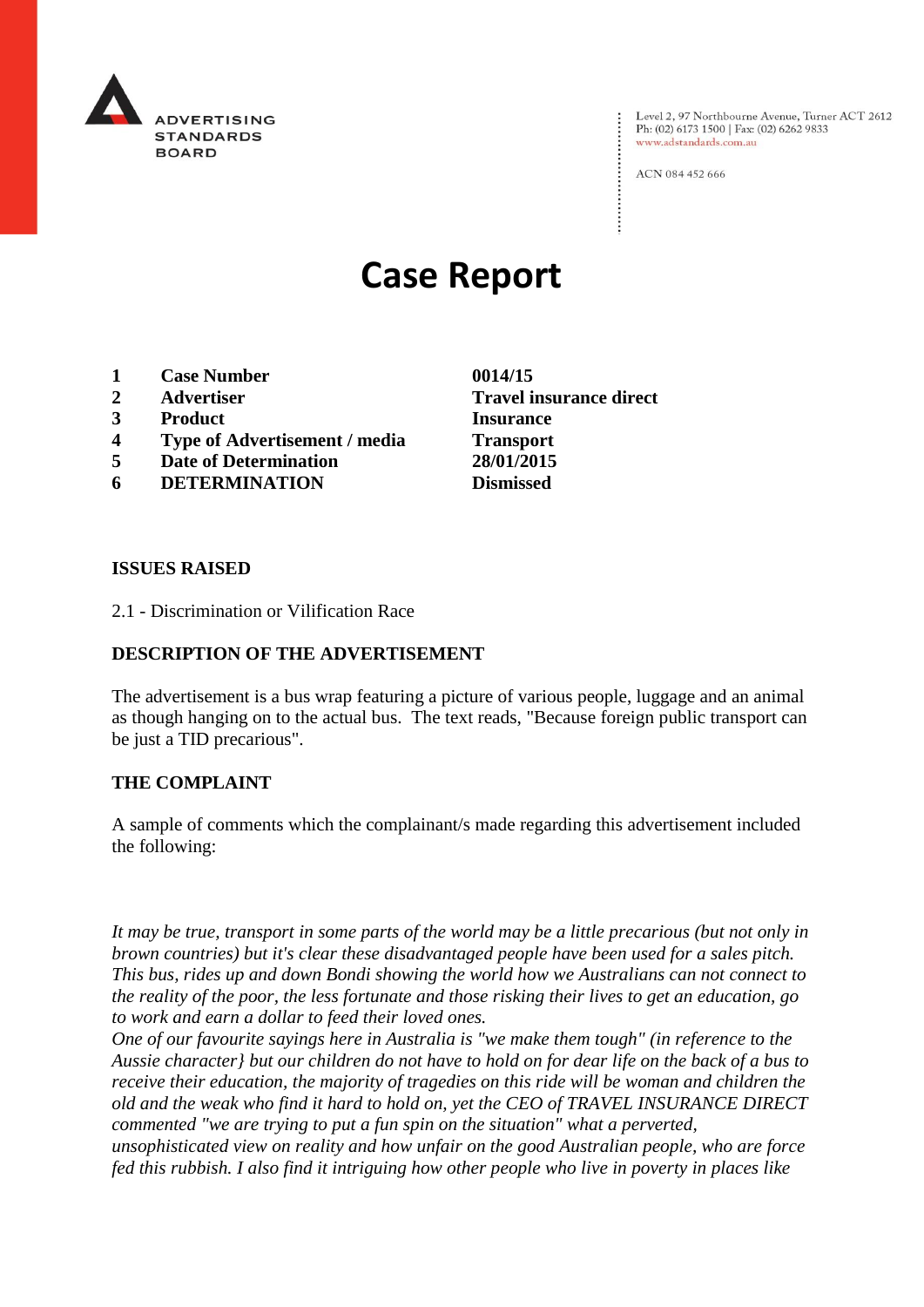*Eastern Europe would not be used in such a disgraceful manner. Do you think they deliberately wanted to use people of colour? As an American Christian I believe in what the Bible says: "Bless-ed are the poor, they shall be rewarded"...*

### **THE ADVERTISER'S RESPONSE**

Comments which the advertiser made in response to the complainant/s regarding this advertisement include the following:

*The ad highlights the reality of public transport in foreign countries and has been created from real life photographs of very crowded public transport in Asia. It's not exaggerated in any way. Many Australian travellers use local transport when they are overseas and while it's a great way to discover a country, it's not without risks. The TID bus wrap is designed to show that TID travel insurance can be there for you on your holiday. The words 'foreign public transport' have been highlighted in white font to make it very clear this is public transport overseas, not in Australia, and we have included a disclaimer on the creative that it is illegal to travel on the outside of a bus in Australia. The creative was reviewed and approved by the OMA Advertising Standards Board and also by the Transit Authorities prior to the creative being placed on the bus.*

## **THE DETERMINATION**

The Advertising Standards Board ("Board") considered whether this advertisement breaches Section 2 of the Advertiser Code of Ethics (the "Code").

The Board noted the complainant's concerns that the advertisement is inappropriate in its depiction of people hanging on to the outside of public transport as a means of traveling.

The Board viewed the advertisement and noted the advertiser's response.

The Board considered whether the advertisement complied with Section 2.1 of the Code which requires that 'advertisements shall not portray or depict material in a way which discriminates against or vilifies a person or section of the community on account of race, ethnicity, nationality, gender, age, sexual preference, religion, disability, mental illness or political belief.'

The Board noted this advertisement features on the outside of a bus and features a picture of various people, luggage and an animal as though hanging on to the actual bus.

The Board noted it had recently considered a similar complaint in case 0332/14 where: